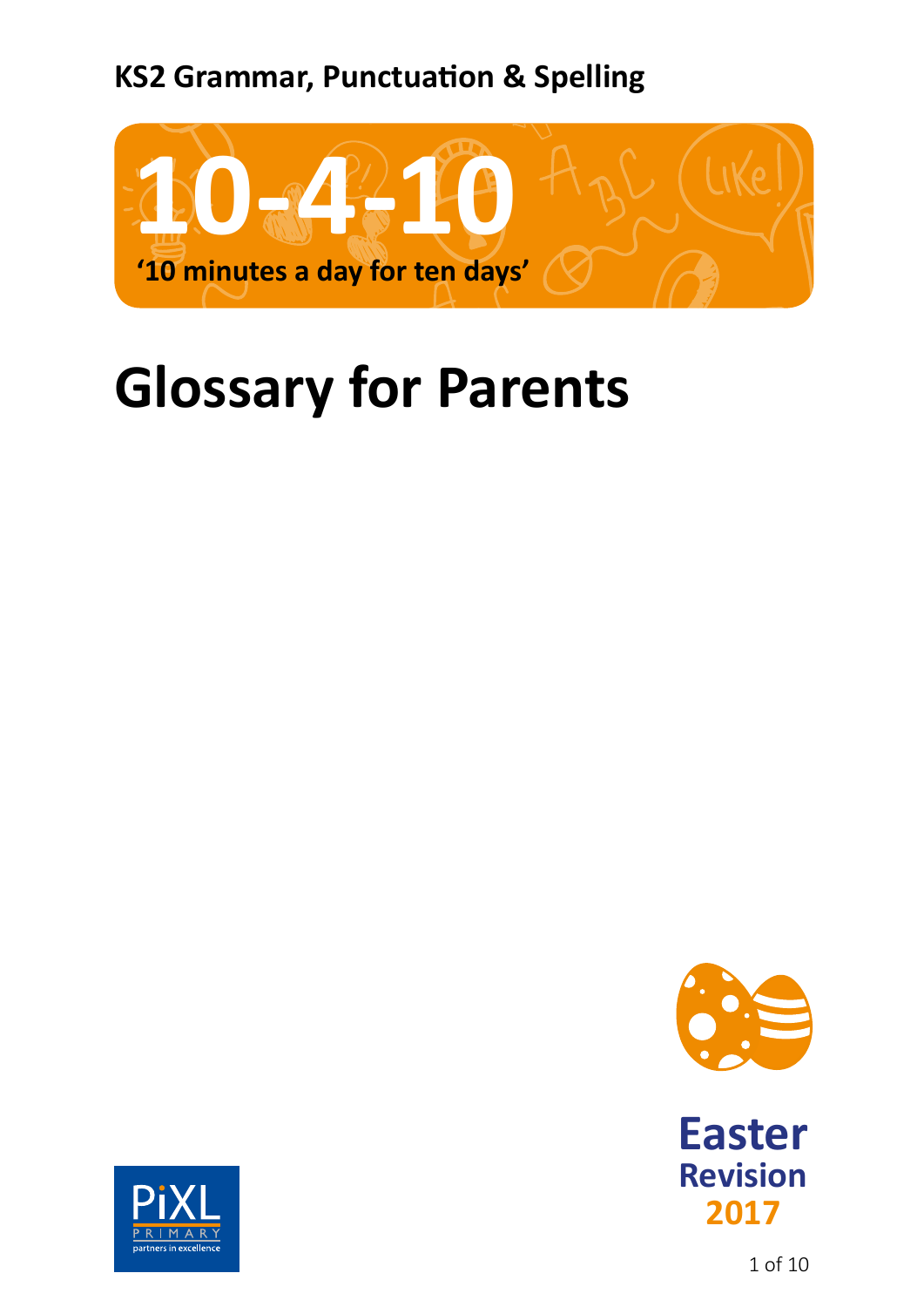| Grammar                     |                                                                                                                                             |                                                                                                                                                                                                        |
|-----------------------------|---------------------------------------------------------------------------------------------------------------------------------------------|--------------------------------------------------------------------------------------------------------------------------------------------------------------------------------------------------------|
| <b>Term</b>                 | <b>Function</b>                                                                                                                             | <b>Examples</b>                                                                                                                                                                                        |
| <b>Active voice</b>         | Where the subject performs the action.<br>See also: passive voice                                                                           | The boy kicked the ball. (Subject,<br>action)<br>She smashed the window. (Subject,<br>action)                                                                                                          |
| <b>Adjective</b>            | A word that describes a thing (the noun<br>or pronoun).                                                                                     | The boy is tall. (noun, adjective)<br>She is happier than him. (pronoun,<br>adjective)<br>The green bird is happy. (noun,<br>adjective)                                                                |
| <b>Adverb</b>               | A word that describes or adds meaning<br>to words other than nouns.<br>They often tell us how, when or where<br>something happened.         | He ran <i>quickly.</i> (adverb)<br>Sometimes it rains. (adverb)<br>He soon learnt how to do it. (adverb)                                                                                               |
| <b>Adverbial</b><br>phrases | A group of words that could be replaced<br>with one adverb.<br>These can go at the beginning, in the<br>middle or at the end of a sentence. | The girl talked at the top of her voice.<br>(This could be replaced with the<br>adverb 'loudly'.)<br>At around seven o' clock, we walked<br>home. (This could be replaced with<br>the adverb 'later'.) |
| <b>Antonyms</b>             | Two words that mean the opposite of<br>one another.                                                                                         | dark / light<br>tall / short<br>above / below                                                                                                                                                          |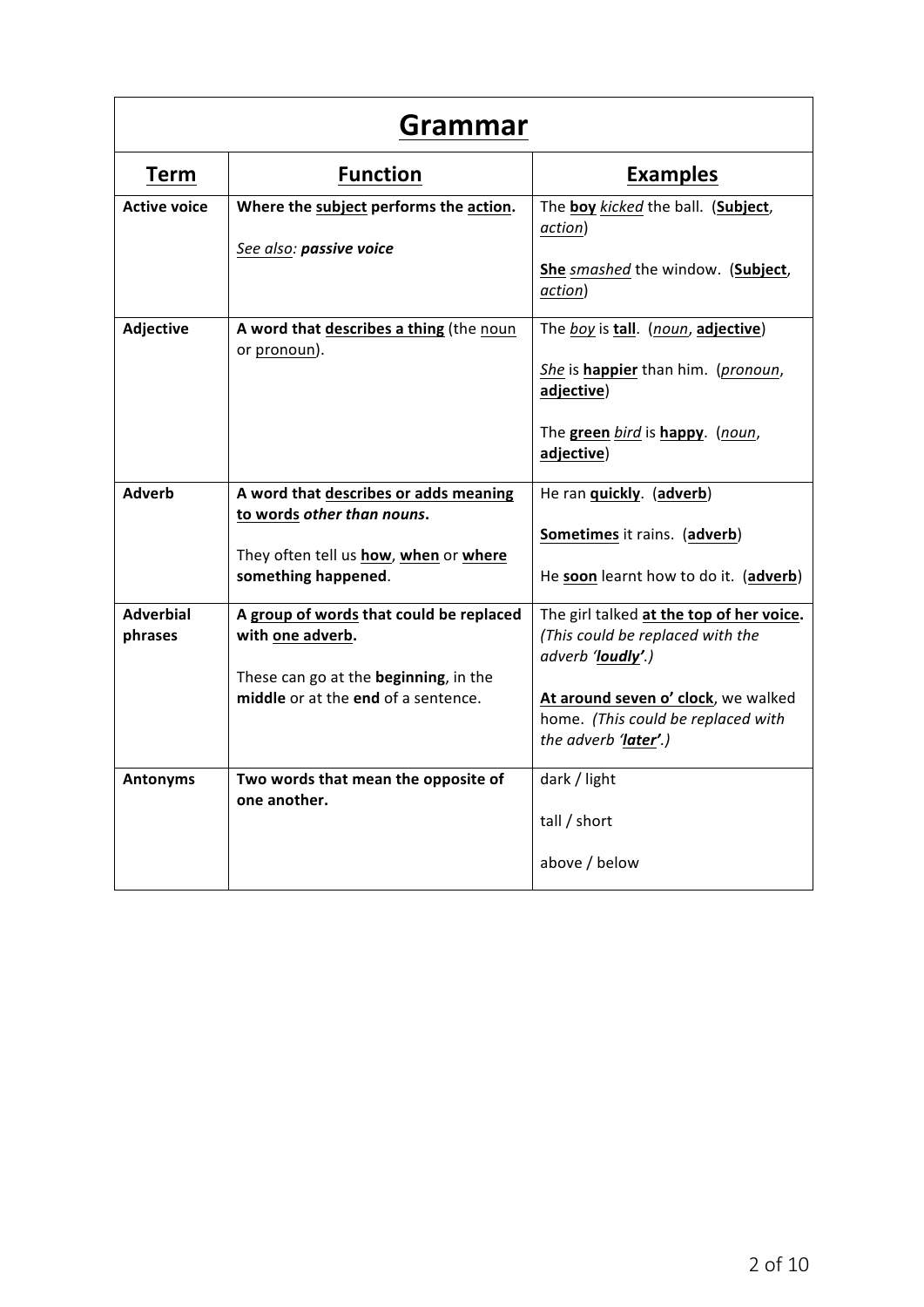| <b>Clause</b>       | A group of words built around a verb.     | I'll walk to the town, before it gets        |
|---------------------|-------------------------------------------|----------------------------------------------|
|                     |                                           |                                              |
|                     |                                           | dark. (Main clause, subordinate              |
|                     | Sentences can be made of one or more      | clause)                                      |
|                     | clauses.                                  |                                              |
|                     |                                           | As soon as he gets home, we can              |
|                     | Main clause: This is the most important   | start cooking. (Subordinate clause,          |
|                     | clause in a sentence. It must make sense  |                                              |
|                     |                                           | main clause)                                 |
|                     | by itself.                                |                                              |
|                     |                                           | The man, who was nearly thirty years         |
|                     | Subordinate clause: This depends on the   | old, walked along the beach. (Main           |
|                     | main clause to make sense. It cannot be   | clause, relative clause,)                    |
|                     | a sentence by itself.                     |                                              |
|                     |                                           |                                              |
|                     | Relative clause: This is a type of        |                                              |
|                     |                                           |                                              |
|                     | subordinate clause and begins with a      |                                              |
|                     | relative pronoun, e.g. that, which, who.  |                                              |
|                     | It tells us more about the noun.          |                                              |
| Conjunction         | Words that link ideas together.           | I like vegetables and fruit.                 |
|                     |                                           | (Coordinating conjunction).                  |
|                     | Coordinating conjunction: This links two  |                                              |
|                     | words or phrases together as an equal     | Do you want tea or coffee?                   |
|                     |                                           |                                              |
|                     | pair. E.g. and, but, so, or               | (Coordinating conjunction).                  |
|                     | <b>Subordinating conjunction:</b> This    | I like pineapple, although I don't have      |
|                     | introduces a subordinate clause. E.g.     | it very often. (Subordinating                |
|                     |                                           |                                              |
|                     | although, because, unless, even though    | conjunction).                                |
|                     |                                           |                                              |
|                     |                                           | I don't buy strawberries, <i>unless</i> they |
|                     |                                           | are reduced. (Subordinating                  |
|                     |                                           | conjunction).                                |
| <b>Contractions</b> | Two words shortened to make one           | $I will \rightarrow I'll$                    |
|                     | word.                                     |                                              |
|                     |                                           | she would $\rightarrow$ she'd                |
|                     | Use an apostrophe to show where           |                                              |
|                     | letters are missing.                      | John has $\rightarrow$ John's                |
|                     |                                           |                                              |
|                     | (Not often found in formal style writing) |                                              |
|                     |                                           | will not $\rightarrow$ won't                 |
| <b>Determiners</b>  | A word or words that come before a        | Pass me a pen.                               |
|                     | noun or noun phrase. It makes it          |                                              |
|                     | clearer what $-$ or how many $-$ the noun | Pass me the pen.                             |
|                     | refers to.                                |                                              |
|                     |                                           | Pass me <b>that</b> pen.                     |
|                     |                                           |                                              |
|                     |                                           | Pass me some pens.                           |
|                     |                                           |                                              |
|                     |                                           | Pass me three pens.                          |
|                     |                                           |                                              |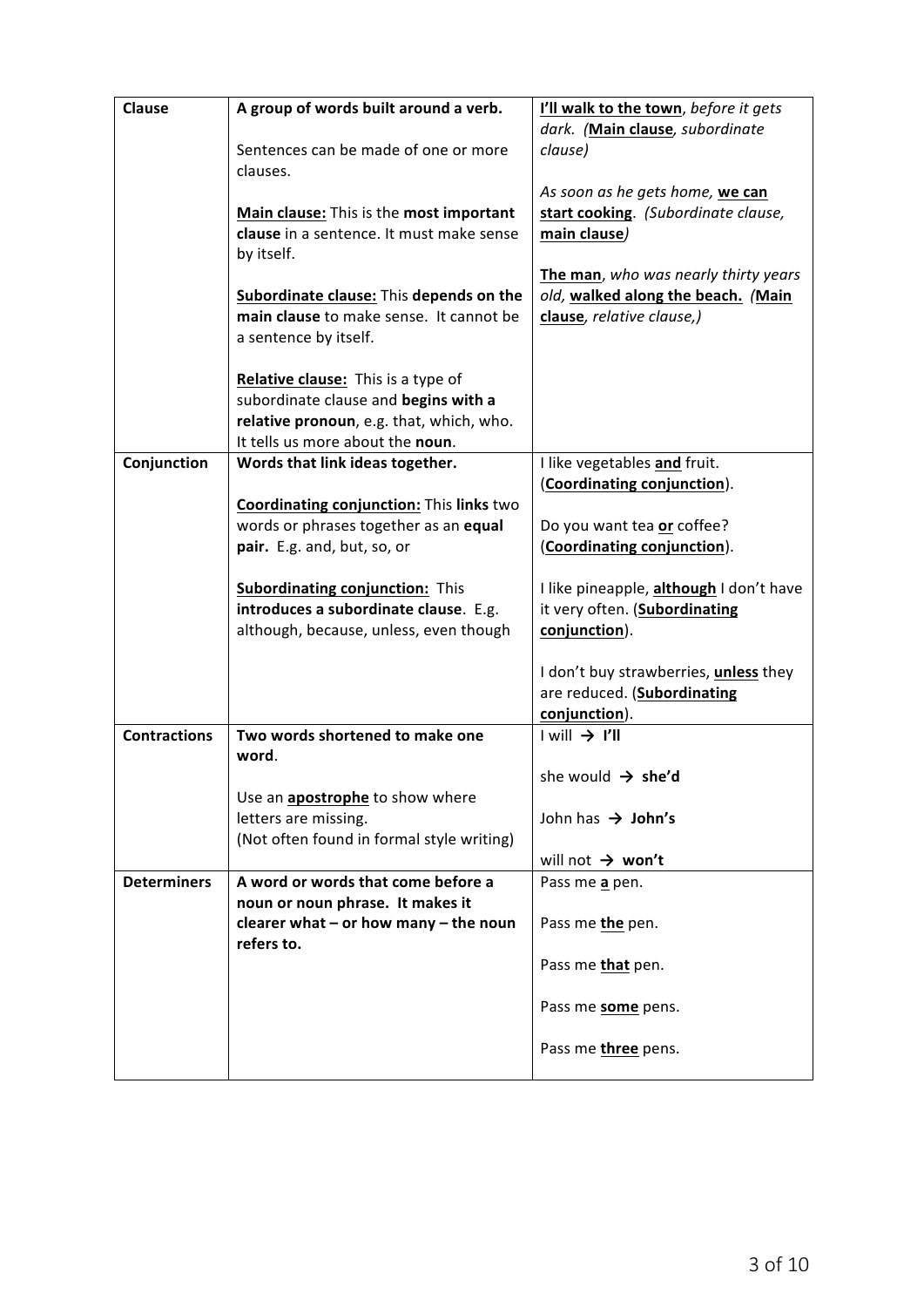| <b>Direct speech</b> | This is where the exact words that were                                  | "Hello," said mum. (Exact words                                            |
|----------------------|--------------------------------------------------------------------------|----------------------------------------------------------------------------|
|                      | spoken are written inside a pair of                                      | spoken.)                                                                   |
|                      | inverted commas.                                                         |                                                                            |
|                      |                                                                          | Nathan shouted, "Where are you                                             |
|                      | There is usually also a reporting clause                                 | going? We're late!" (Exact words                                           |
|                      | that tells you who said / shouted (etc.)<br>the words.                   | spoken.)                                                                   |
|                      |                                                                          |                                                                            |
| <b>Modal verbs</b>   | These go before another verb and tell                                    | I will go to town. (This is a certainty.)                                  |
|                      | us how possible / likely something is.                                   |                                                                            |
|                      |                                                                          | I could go to town. (This is a                                             |
|                      | Modal verbs can indicate certainty -                                     | possibility.)                                                              |
|                      | something is <i>definitely</i> going to happen                           |                                                                            |
|                      | (must, will, shall).                                                     | Later on, we shall go running. (This is                                    |
|                      |                                                                          | a certainty.)                                                              |
|                      | Modal verbs can indicate <b>possibility</b> -                            |                                                                            |
|                      | something might happen (can, could,<br>may, might, ought, should, would) | Later on, we may to go to town. (This<br>is a possibility.)                |
| <b>Noun</b>          | Naming words (person, animal, place,                                     | The cat was scared of the loud music.                                      |
|                      | thing or idea).                                                          | (Common nouns)                                                             |
|                      |                                                                          |                                                                            |
|                      | <b>Common nouns: general names for a</b>                                 | It is <b>time</b> to get some <b>sleep</b> .                               |
|                      | person, place, thing or idea. E.g. boy,                                  | (Common nouns)                                                             |
|                      | town, music, happiness.                                                  |                                                                            |
|                      |                                                                          | Mr Thomas stood outside Connaught                                          |
|                      | Proper nouns: names for a specific                                       | <b>School last Friday. (Proper nouns)</b>                                  |
|                      | person, place or thing. E.g. James,                                      |                                                                            |
|                      | London, January. These always begin                                      |                                                                            |
|                      | with a capital letter.                                                   |                                                                            |
|                      | See also: pronouns                                                       |                                                                            |
|                      |                                                                          |                                                                            |
| <b>Noun</b>          | These are a group of words that could                                    | All of the small dogs raced around                                         |
| phrases              | be replaced with one noun.                                               | the park. (This could be replaced                                          |
|                      |                                                                          | with the noun 'dogs'.)                                                     |
|                      |                                                                          |                                                                            |
|                      |                                                                          | Unfortunately, Simon dropped some<br>of the fragile plates onto the floor. |
|                      |                                                                          | (This could be replaced with the noun                                      |
|                      |                                                                          | 'plates'.)                                                                 |
|                      |                                                                          |                                                                            |
| Object               | This is usually the noun / noun phrase                                   | The boy <i>dropped</i> a pen. (Verb,                                       |
|                      | or pronoun that shows what the verb is                                   | object)                                                                    |
|                      | acting upon.                                                             |                                                                            |
|                      |                                                                          | He drank coffee. (Verb, object)                                            |
|                      | It usually comes straight after the verb.                                |                                                                            |
|                      |                                                                          | Amy pushed it over. (Verb, object)                                         |
|                      | See also: subject                                                        |                                                                            |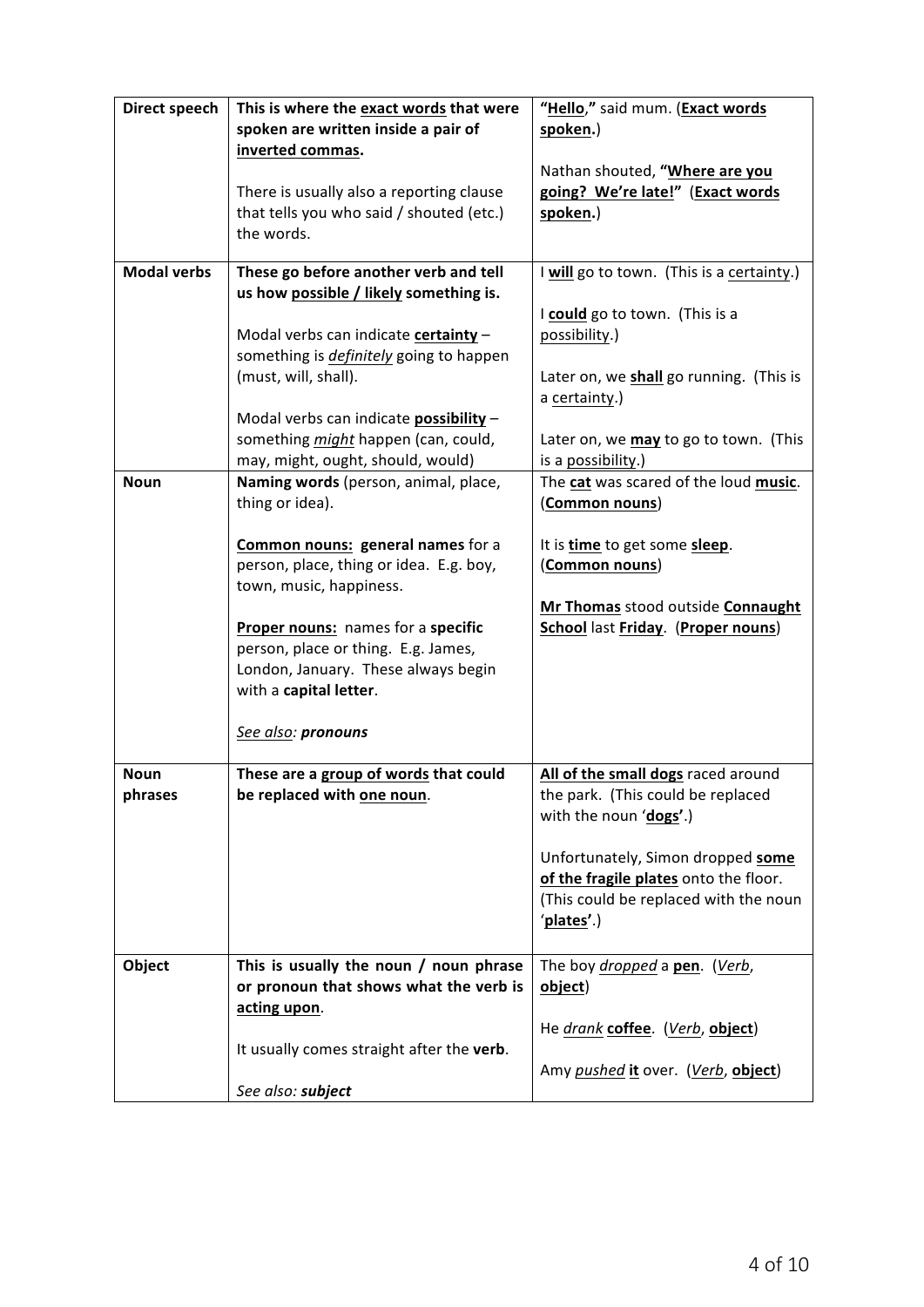| <b>Passive voice</b> | Where the subject is having something                                      | The ball was kicked by the boy.            |
|----------------------|----------------------------------------------------------------------------|--------------------------------------------|
|                      | done to it by something or someone.                                        | (Action before agent)                      |
|                      |                                                                            |                                            |
|                      | (The passive voice often uses 'by' i.e. The                                | The window was smashed by the girl.        |
|                      | was by)                                                                    | (Action before agent)                      |
|                      |                                                                            |                                            |
|                      | See also: active voice                                                     |                                            |
| <b>Prefix</b>        | A letter or group of letters which is                                      | $do \rightarrow$ undo                      |
|                      | added to the beginning of a root word                                      |                                            |
|                      | to change its meaning.                                                     | circle $\rightarrow$ semicircle            |
|                      |                                                                            |                                            |
|                      |                                                                            | $\text{legal} \rightarrow \text{ illegal}$ |
| <b>Prepositions</b>  | Tell you where or when something is /                                      | He waited inside his car before going      |
|                      | was compared to something else.                                            | out in the rain.                           |
|                      |                                                                            |                                            |
| Pronoun              | Takes the place of a noun or noun                                          | Steve left the book in Westgate.           |
|                      | phrase. They are often used to avoid                                       | He left it there. (Pronouns)               |
|                      | repetition. E.g. I, me, you, he, it, we, us                                |                                            |
|                      |                                                                            | James and Becci read some books.           |
|                      | Possessive pronouns: pronouns that                                         | They read them. (Pronouns)                 |
|                      | indicate belonging. E.g. mine, yours, his,                                 |                                            |
|                      | hers, theirs                                                               | That is my book.                           |
|                      |                                                                            | That is mine. (Possessive pronoun)         |
|                      | Relative pronouns: introduce a relative                                    |                                            |
|                      | clause. E.g. who, which, that                                              | This pen, which has a blue lid, is         |
|                      |                                                                            | brand new. (Relative pronoun)              |
| <b>Sentence</b>      | A sentence is made up of one or more                                       | Don't shout out. (Command)                 |
|                      | main clauses. There are different types                                    |                                            |
|                      | of sentences.                                                              | Stop doing that. (Command)                 |
|                      |                                                                            |                                            |
|                      | Command: This tells someone to do                                          | What a surprise it was! (Exclamation)      |
|                      | something. These often start with a                                        |                                            |
|                      | verb.                                                                      | How amazing it is! (Exclamation)           |
|                      |                                                                            |                                            |
|                      | <b>Exclamation:</b> Where you are saying                                   | Is that yours? (Question)                  |
|                      | something surprising or with force.<br>These end with an exclamation mark. |                                            |
|                      |                                                                            | I'm excited, are you? (Question)           |
|                      | Question: This asks for information.                                       | I am hungry. (Statement)                   |
|                      | They often start with a question word.                                     |                                            |
|                      | They must end with a <b>question mark</b> .                                | Next week I am going abroad.               |
|                      |                                                                            | (Statement)                                |
|                      | <b>Statement:</b> This gives information. It                               |                                            |
|                      | usually has the subject before the verb.                                   |                                            |
|                      | It usually ends in a full stop.                                            |                                            |
|                      |                                                                            |                                            |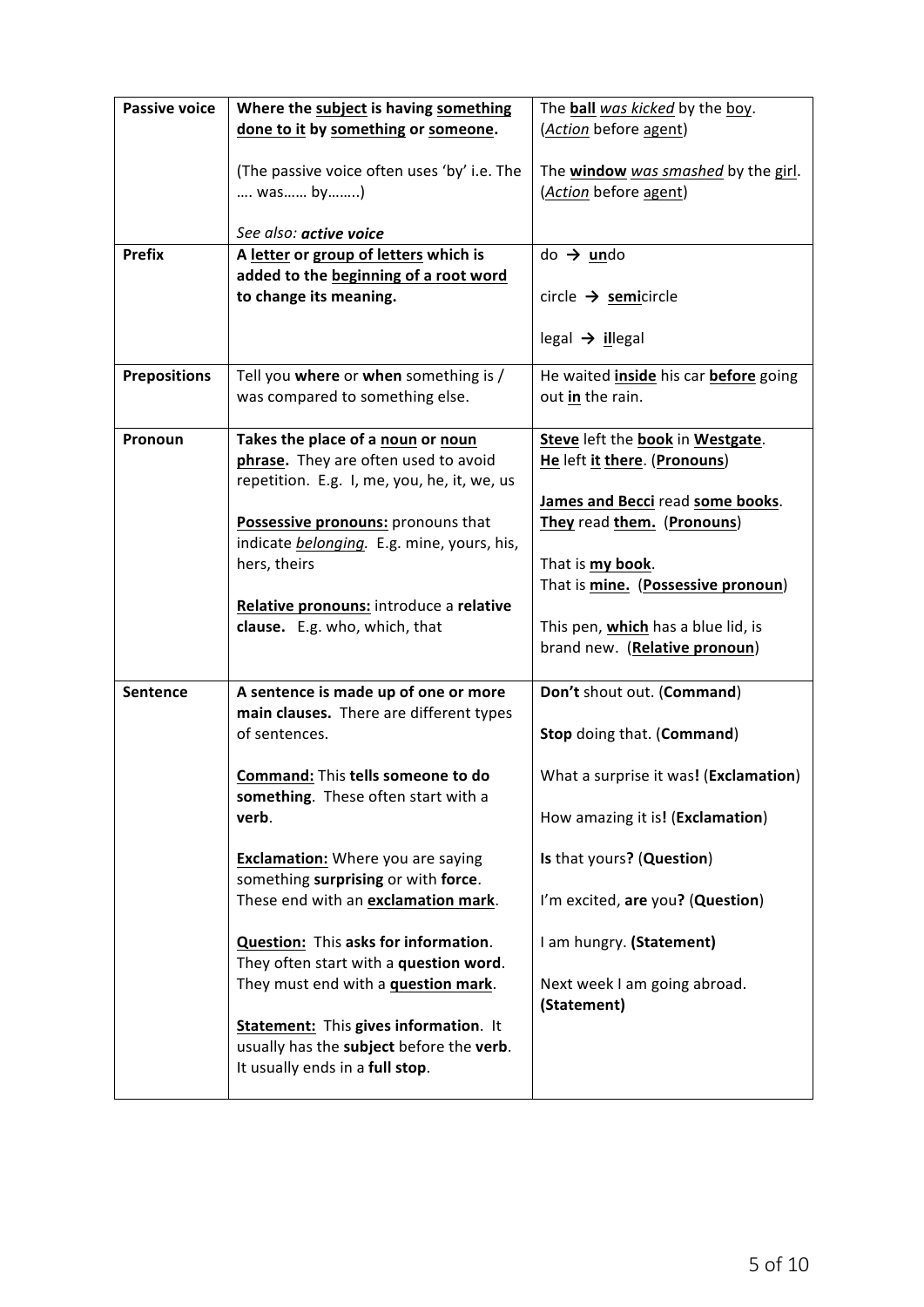| Singular and<br>plural | Most nouns have a singular and plural<br>form - singular for 'one' and plural for                                                                       | 1 pot $\rightarrow$ 2 pots                |
|------------------------|---------------------------------------------------------------------------------------------------------------------------------------------------------|-------------------------------------------|
|                        | 'more than one'.                                                                                                                                        | 1 tooth $\rightarrow$ 2 teeth (Irregular) |
|                        | Usually nouns can be changed to plural<br>by adding 's'. Some words have<br>irregular plural forms and others stay the<br>same for singular and plural. | 1 fish $\rightarrow$ 2 fish (No change)   |
| <b>Standard</b>        | The formal version of English.                                                                                                                          | I did my homework. (NOT 'I done')         |
| <b>English</b>         |                                                                                                                                                         | We were walking home. (NOT 'We<br>was')   |
| <b>Subject</b>         | This is usually the noun, pronoun or                                                                                                                    | The boy dropped a pen. (Subject,          |
|                        | noun phrase that<br>is doing what the verb says.                                                                                                        | verb object)                              |
|                        |                                                                                                                                                         | He drank coffee. (Subject, verb)          |
|                        | It usually comes before the verb.                                                                                                                       |                                           |
|                        | See also: object                                                                                                                                        | Amy pushed it over. (Subject, verb)       |
| <b>Suffix</b>          | A letter or group of letters which is                                                                                                                   | $do \rightarrow doing$                    |
|                        | added to the end of a root word to                                                                                                                      |                                           |
|                        | change its meaning.                                                                                                                                     | agree $\rightarrow$ agreement             |
|                        |                                                                                                                                                         | legal $\rightarrow$ legalise              |
| Synonym                | Two words that have a similar meaning                                                                                                                   | happy / cheerful                          |
|                        | to one another.                                                                                                                                         | big / large                               |
|                        |                                                                                                                                                         | angry / furious                           |
| Verb                   | 'Doing' or 'being' words                                                                                                                                | I jumped around the garden.               |
|                        | See also: modal verb                                                                                                                                    | I have three pens.                        |
|                        |                                                                                                                                                         | She is tired but I am not.                |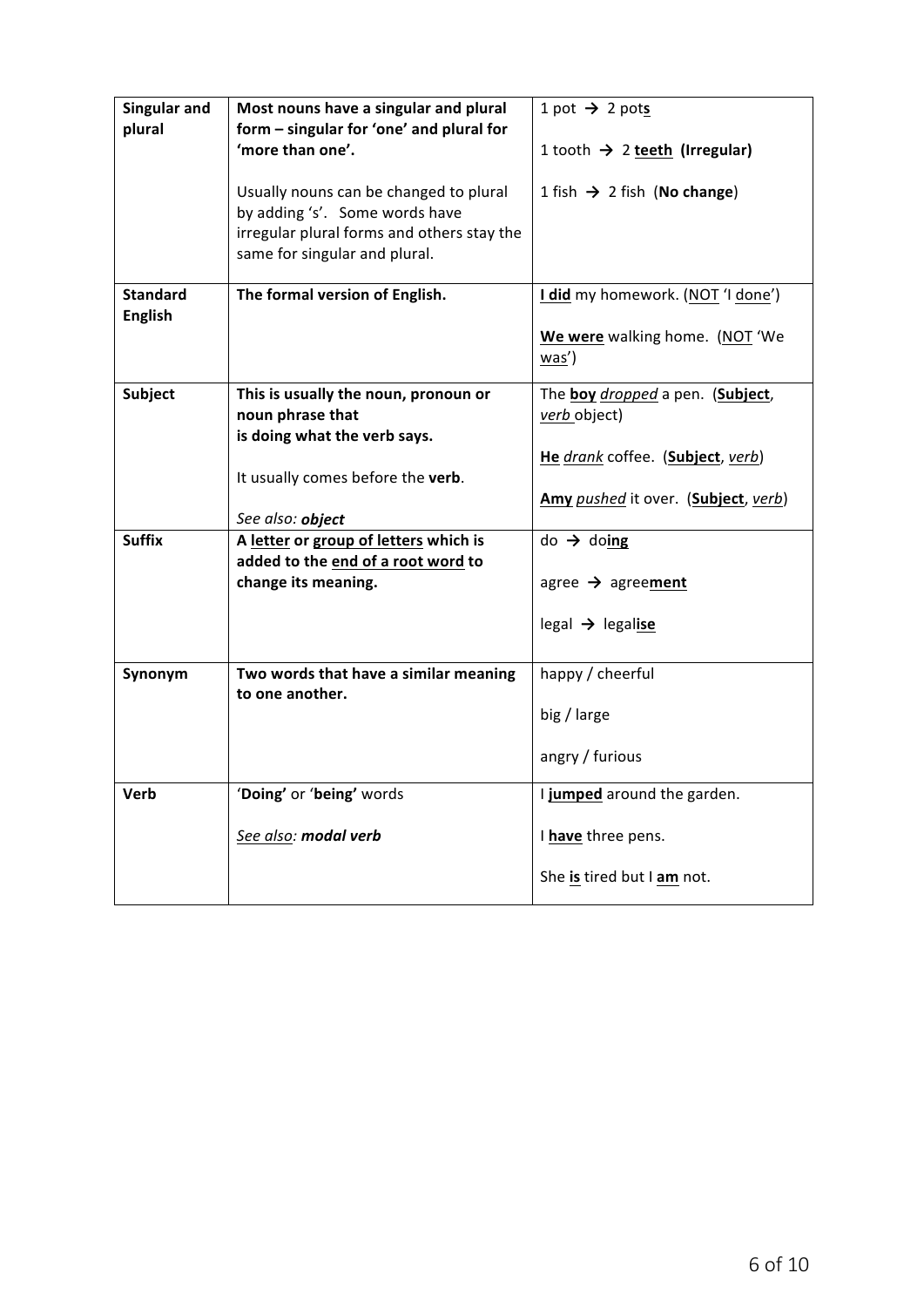| <b>Tenses</b>             |                                                                                                                                                                                                                                                                                                                              |                                                                                                                                                                                                                |
|---------------------------|------------------------------------------------------------------------------------------------------------------------------------------------------------------------------------------------------------------------------------------------------------------------------------------------------------------------------|----------------------------------------------------------------------------------------------------------------------------------------------------------------------------------------------------------------|
| <b>Term</b>               | <b>Function</b>                                                                                                                                                                                                                                                                                                              | <b>Examples</b>                                                                                                                                                                                                |
| <b>Future</b><br>(simple) | For an action which will happen in the<br>future.<br>Usually uses 'will' and then the verb.                                                                                                                                                                                                                                  | They will live in London.<br>He will walk home.<br>I will eat dinner.                                                                                                                                          |
| Past (simple)             | For an action which was completed in<br>the past.<br>Usually uses verbs with the -ed suffix.                                                                                                                                                                                                                                 | They lived in London.<br>He walked home.<br>I ate dinner. (Irregular verb)                                                                                                                                     |
| Present<br>(simple)       | For something that is happening now or<br>generally happens frequently or<br>regularly. Can describe habits or<br>something that is generally true.                                                                                                                                                                          | They live in London. (True)<br>He walks home. (Happening now)<br>I eat dinner. (Frequent habit)<br>I visit Gran every Christmas. (Regular<br>habit)                                                            |
| Progressive               | The progressive tense is used for actions<br>that are ongoing.<br><b>Present progressive:</b><br>Use the <b>present</b> form of 'to be' and the<br>present form of the main verb, (an 'ing'<br>ending).<br>Past progressive:<br>Use the past form of 'to be' and the<br>present form of the main verb, (an 'ing'<br>ending). | <b>Present progressive:</b><br>I am walking.<br>She is going.<br>They are eating. (Irregular main verb)<br>Past progressive:<br>I was walking.<br>She was going.<br>They were eating. (Irregular main<br>verb) |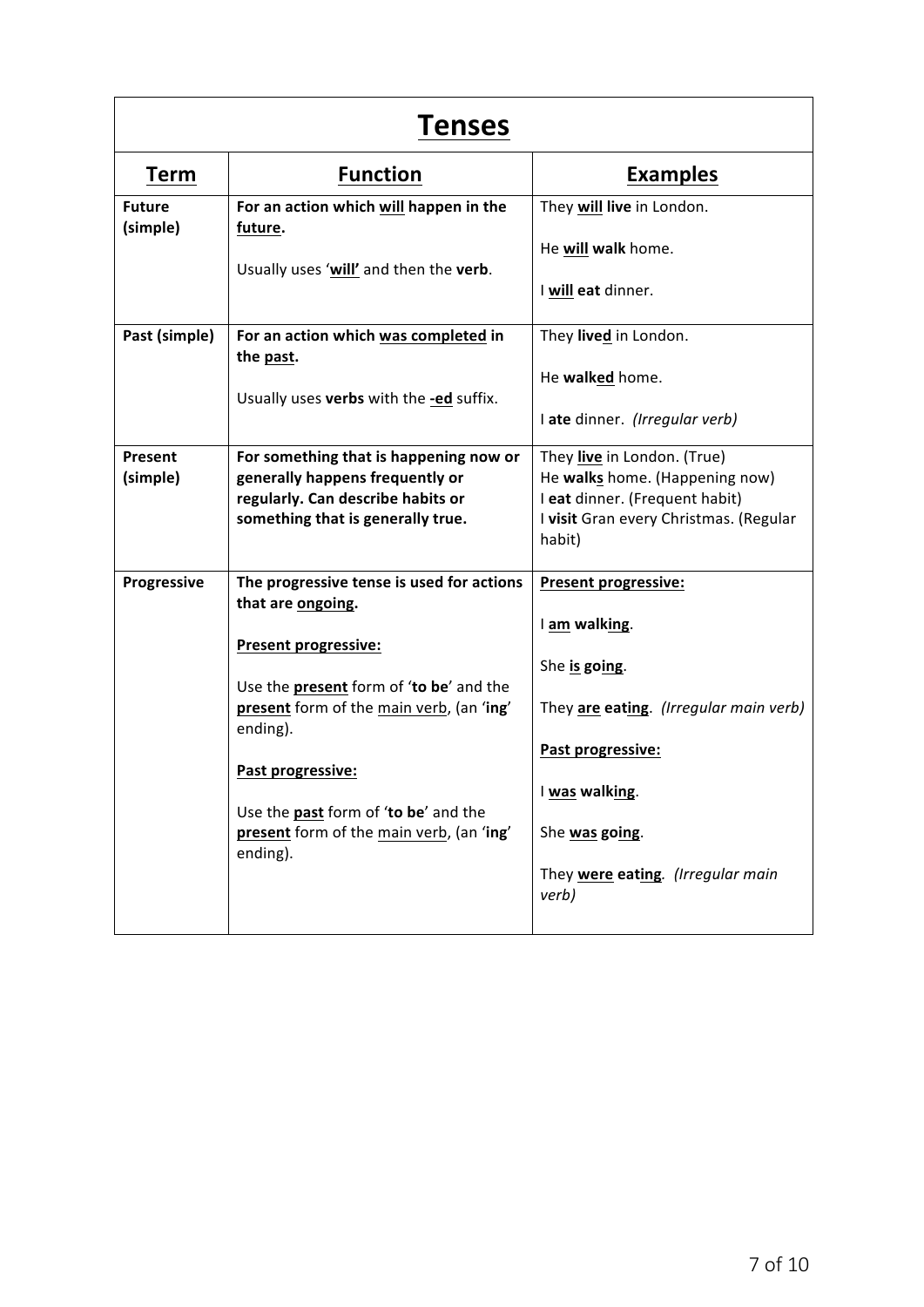| <b>Perfect</b> | The perfect tense is used for actions<br>that started in the past and have either<br>been completed or are continuing into | <b>Present perfect:</b><br>I have walked. |
|----------------|----------------------------------------------------------------------------------------------------------------------------|-------------------------------------------|
|                | the present.                                                                                                               |                                           |
|                | <b>Present perfect:</b>                                                                                                    | She has gone. (Irregular main verb)       |
|                |                                                                                                                            | They have eaten. (Irregular main          |
|                | Use the present form of 'to have' and<br>the <b>past</b> form of the main verb, (usually                                   | verb)                                     |
|                | an 'ed' ending).                                                                                                           | Past perfect:                             |
|                | Past perfect:                                                                                                              | I had walked.                             |
|                | Use the past form of 'to have' and the<br>past form of the main verb, (usually an                                          | She had gone. (Irregular verb)            |
|                | 'ed' ending).                                                                                                              | They had eaten. (Irregular verb)          |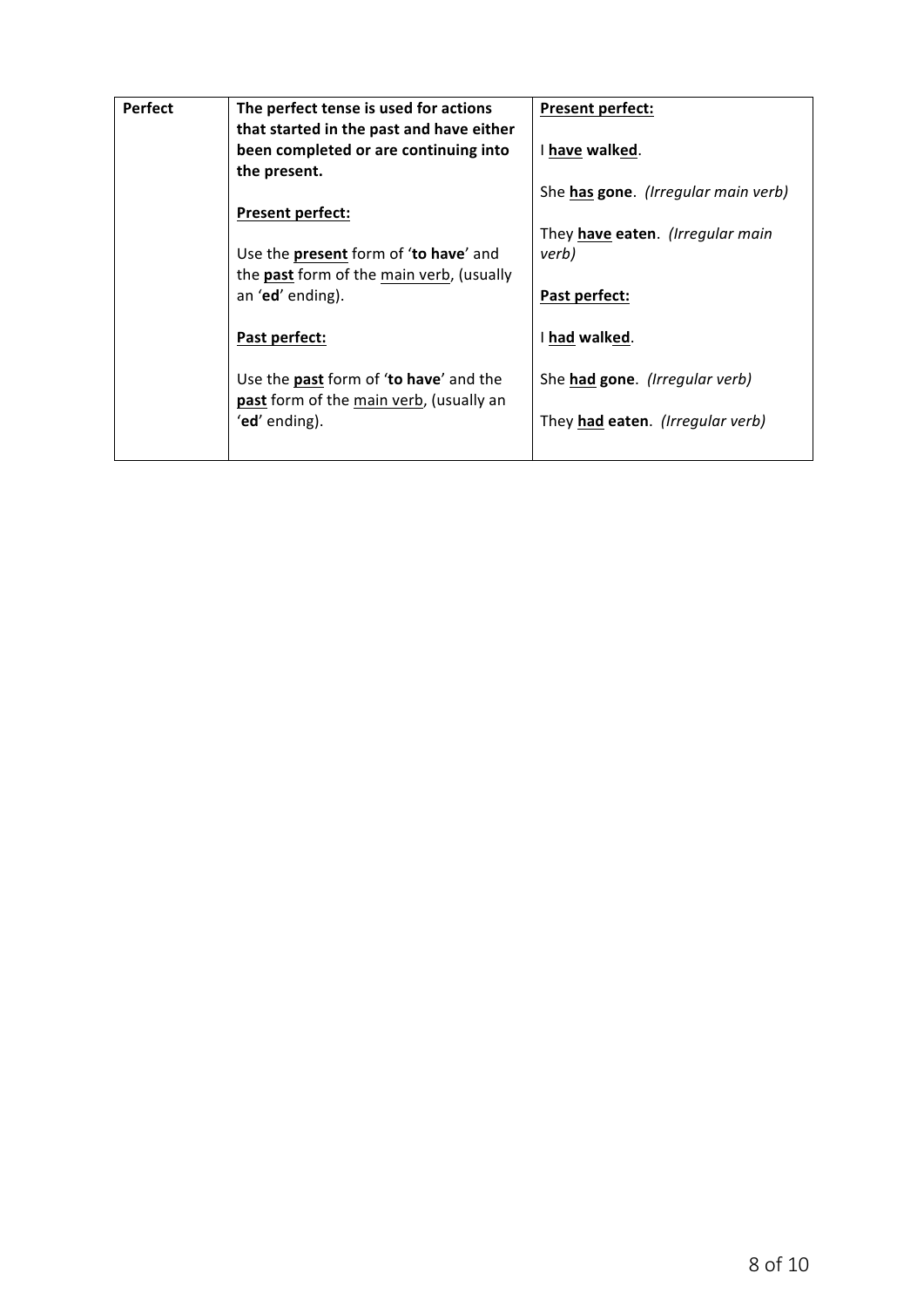| <b>Punctuation</b>          |                                                                                          |                                                                           |
|-----------------------------|------------------------------------------------------------------------------------------|---------------------------------------------------------------------------|
| <b>Term</b>                 | <b>Function</b>                                                                          | <b>Examples</b>                                                           |
| <b>Apostrophes</b>          | For omission: Show you have omitted<br>(missed out) some letters, often when             | For omission:                                                             |
|                             | joining words together. See:<br>contractions.                                            | have not $\rightarrow$ haven't                                            |
|                             | For possession: Show that one thing                                                      | she will $\rightarrow$ she'll                                             |
|                             | belongs to another.                                                                      | For possession:                                                           |
|                             |                                                                                          | The tree's leaves. (The leaves belong<br>to the tree.)                    |
|                             |                                                                                          | The trees' leaves. (The leaves belong<br>to the trees.)                   |
| <b>Brackets</b>             | Used to add extra information that is not<br>essential.                                  | Mr Arnold (my new neighbour)<br>shouted at my cat.                        |
|                             | The sentence should make sense even if<br>the information in the brackets is<br>ignored. | The tree in my garden (a large oak)<br>was chopped down last night.       |
| Capital<br>letters          | Used at the beginning of a sentence or<br>for proper nouns.                              | Tomorrow Mrs Green is going to walk<br>to Bagshot.                        |
| <b>Colons</b>               | Used before a definition or an<br>explanation about something or to<br>introduce a list. | I know what to do: I'll use a bucket<br>and spade. (explanation)          |
|                             |                                                                                          | Spiders: small black creatures with<br>eight legs. (definition)           |
|                             |                                                                                          | I have three cats: Tom, Jerry and<br>Smudge. (introduce a list)           |
| <b>Commas</b>               | 1. Separate items in a list                                                              | 1. I need to buy flour, eggs and milk.                                    |
|                             | 2. Separate parts of a sentence i.e.<br>clauses.                                         | 2. Tom, who is my friend, met me in<br>town.                              |
| <b>Dashes</b>               | Used to separate parts of a sentence.                                                    | The men $-$ all fifty of them $-$ started<br>to run towards the new shop. |
|                             |                                                                                          | The girl finally arrived at my house $-$<br>only one hour late!           |
| <b>Exclamation</b><br>marks | Show when something is surprising or<br>said with force.                                 | Wow! That's amazing!                                                      |
|                             |                                                                                          | Bang! That was loud!                                                      |